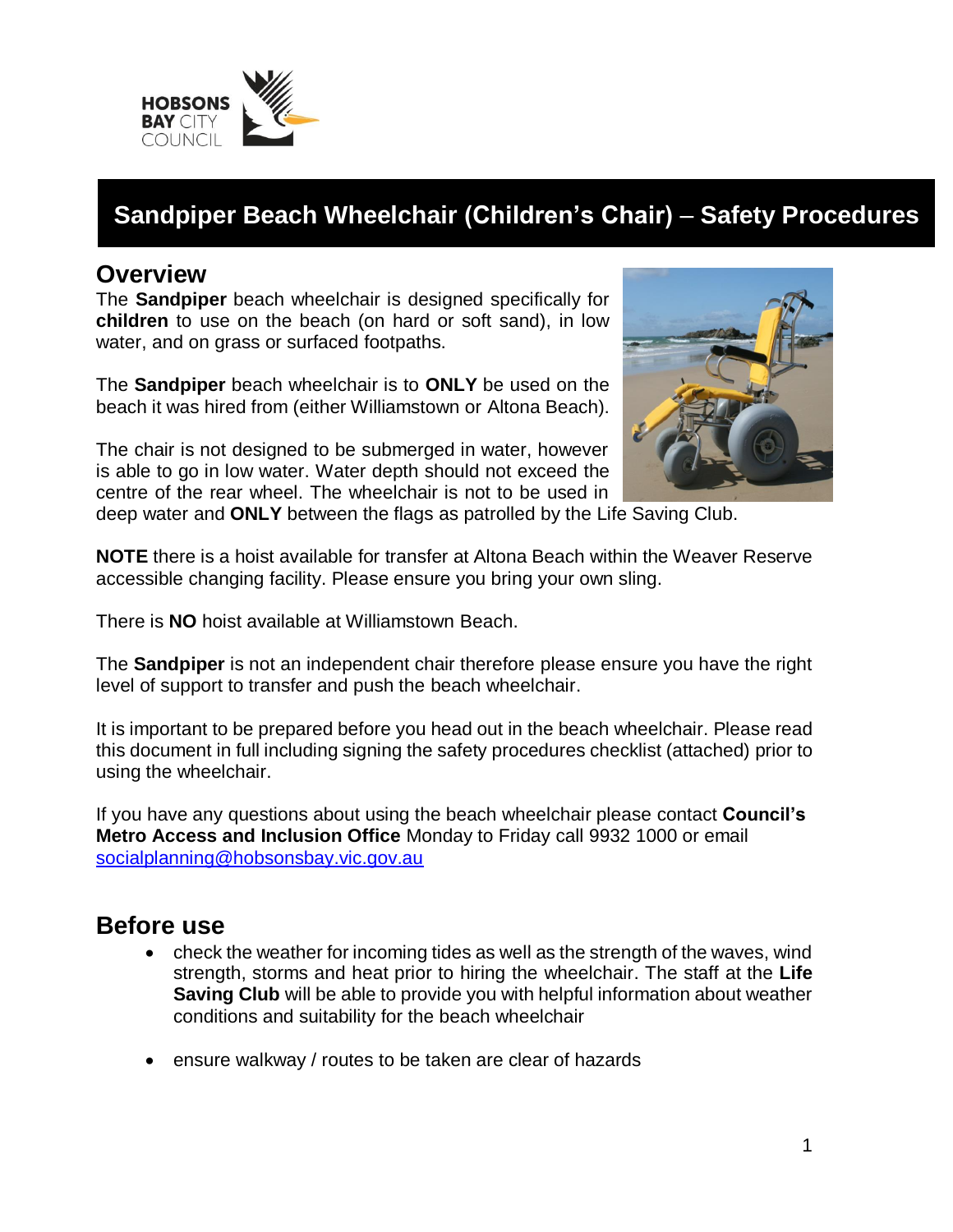- visually inspect seating, tyres and moving parts for possible damage
- ensure the foot rest is lowered and the parking break is activated prior to a person being seated
- if possible, get another person to hold the handles of the wheelchair so that it will not move when a person is being seated. If this is not possible then stand behind the chair and hold the handles yourself
- if you are not experienced at lifting, it may be useful to approach a local rehabilitation center, hospital or physiotherapist regarding training for transferring and lifting
- please ensure you have the right level of support to transfer and push the beach wheelchair

### **During use**

- the wheelchair has been designed to be used on dry sand and wet sand at the water's edge
- the wheelchair is stable in low water levels up to the centre of the rear wheels, in still water conditions
- the wheelchair is **NOT** to be used in deep water
- do not exceed maximum recommended loading of 80kg
- do not leave a person unattended when in the wheelchair
- when parking find a level surface and ensure the parking brake is securely locked down
- gradients steeper than a standard ramp rise are not recommended unless two people are assisting with pushing the chair
- in dry soft sand it is often easier to pull the chair backwards rather than to push it forwards. Two people are recommended to pull the chair backwards through the sand or up a slope
- ensure heavy items are not placed on back of wheelchair or the handles
- always keep the passenger informed about what you are intending to do (turning, entering water, crossing road)
- the wheelchair must not be propelled by towing behind a motor vehicle, kite or other means, other than being pushed by an assistant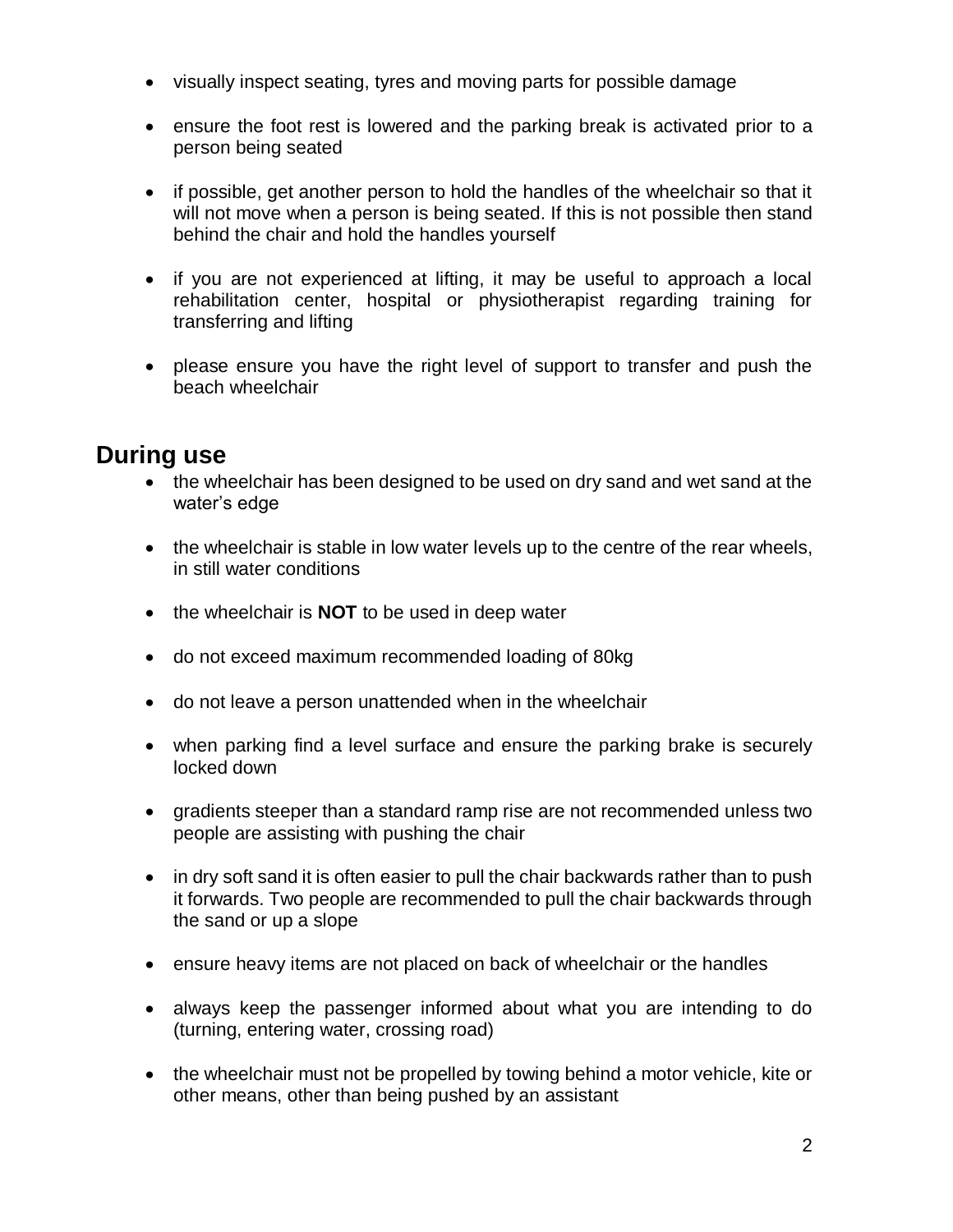- the wheelchair is not designed for self-propelling (independent use) and must be supervised and pushed by a responsible assistant
- the chair has balloon tyres which do have a tendency to float, depending on weight being carried, however will become unstable once the chair and the passenger become buoyant. Given this the water depth should not exceed the centre of the rear wheel. At all times in the water an assistant must be present to push the wheelchair and to ensure its stability in the water
- when in low water, the use of the safety belt is recommended, depending on the passengers understanding of their capacity to move around freely. If a passenger experiences unsteadiness (such as with epilepsy), the seat belt should be used
- always use the safety belt when using the chair on dry land, including soft and hard sand. If a passenger experiences unsteadiness (such as epilepsy), the seat belt should be used at all times
- the wheelchair is not to be removed from the designated Altona and Williamstown beach area

#### **After use**

- ensure seat and foot rests are in the correct position and wheel brakes applied prior to a person exiting the wheelchair
- where possible the hirer should use a shower or hose to clean down the chair before returning to the **Life Saving Club**
- any safety, mechanical or accessibility concerns with the use of the Beach wheelchair should be reported immediately to the **Life Saving Club**

We welcome your feedback on your experience and use. Please provide feedback directly to the staff at the **Life Saving Club** or contact Council's **Metro Access and Inclusion Officer** on 9932 1000 or email socialplanning@hobsonsbay.vic.gov.au.

For further details about Accessible and Inclusive beaches visit www.hobsonsbay.vic.gov.au for information and resources available.

For more information about the Sandpiper visit: www.beachwheelsaustralia.com